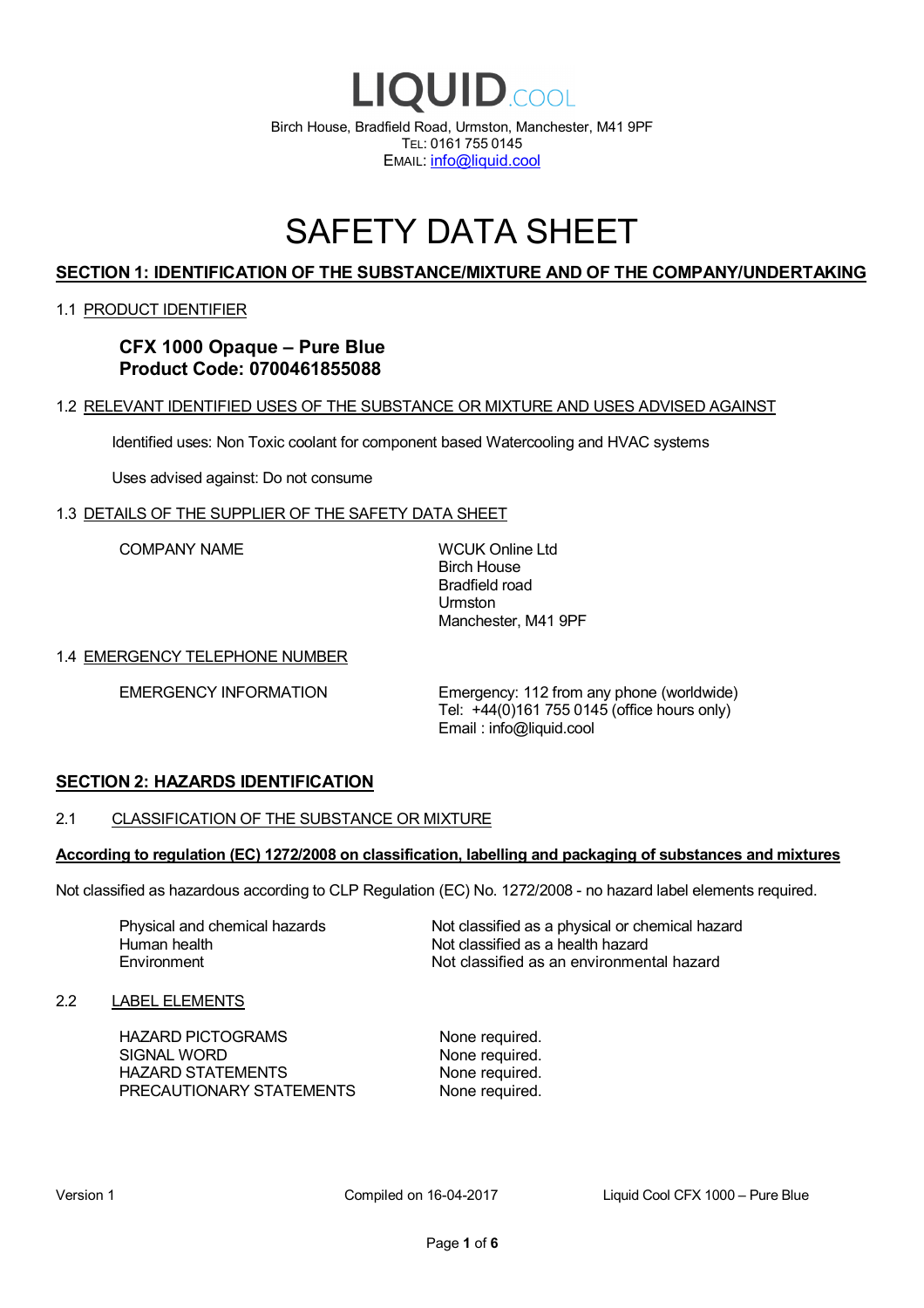

Birch House, Bradfield Road, Urmston, Manchester, M41 9PF TEL: 0161 755 0145 EMAIL: info@liquid.cool

#### 2.3 OTHER HAZARDS.

Not applicable.

# **SECTION 3: COMPOSITION / INFORMATION ON INGREDIENTS**

Listed in order of concentration, all ingredients classified as non-toxic.

| <b>Component - Ultra PURE Distilled Water</b><br>Concentration | 78-90%   |
|----------------------------------------------------------------|----------|
| CAS No.                                                        | 732-18-5 |
|                                                                |          |

| Component - Monoethylene glycol (ethane-1, 2-diol) inc DeTox™<br>Concentration | 10-22%    |
|--------------------------------------------------------------------------------|-----------|
| EC No.                                                                         | 203-473-3 |
| CAS No.                                                                        | 107-21-1  |

| Component - 1,2-Benzisothiazolin-3-one<br>Concentration | $0.2 - 1.0\%$ |
|---------------------------------------------------------|---------------|
| CAS No.                                                 | 2634-33-5     |

The classification listed for monoethylene glycol above is that which is listed, according to Regulation (EC) No. 1272/2008 (CLP) for neat monoethylene glycol. However, the monoethylene glycol present in this mixture is rendered non-toxic (as determined by an EPA certified laboratory) upon the addition of our labs patented DeTox™ additive.

#### **SECTION 4: FIRST AID MEASURES**

| 4.1 | DESCRIPTION OF FIRST AID MEASURES<br><b>GENERAL INFORMATION</b> | When safe to do so remove the person from the source of<br>exposure giving consideration as to whether this may cause<br>discomfort.                                                                  |
|-----|-----------------------------------------------------------------|-------------------------------------------------------------------------------------------------------------------------------------------------------------------------------------------------------|
|     | <b>INGESTION</b>                                                | Move the affected person to fresh air and keep warm in a<br>position comfortable for breathing. Rinse mouth thoroughly with<br>water. Get medical attention if any discomfort continues.              |
|     | <b>INHALATION</b>                                               | Move the affected person to fresh air.                                                                                                                                                                |
|     | EYE CONTACT                                                     | Rinse immediately with plenty of water. Remove any contact<br>lenses and open eyelids wide apart. Continue to rinse for at<br>least 15 minutes. Get medical attention if any discomfort<br>continues. |
|     | <b>SKIN CONTACT</b>                                             | Remove contaminated clothing immediately and wash skin with<br>soap and water                                                                                                                         |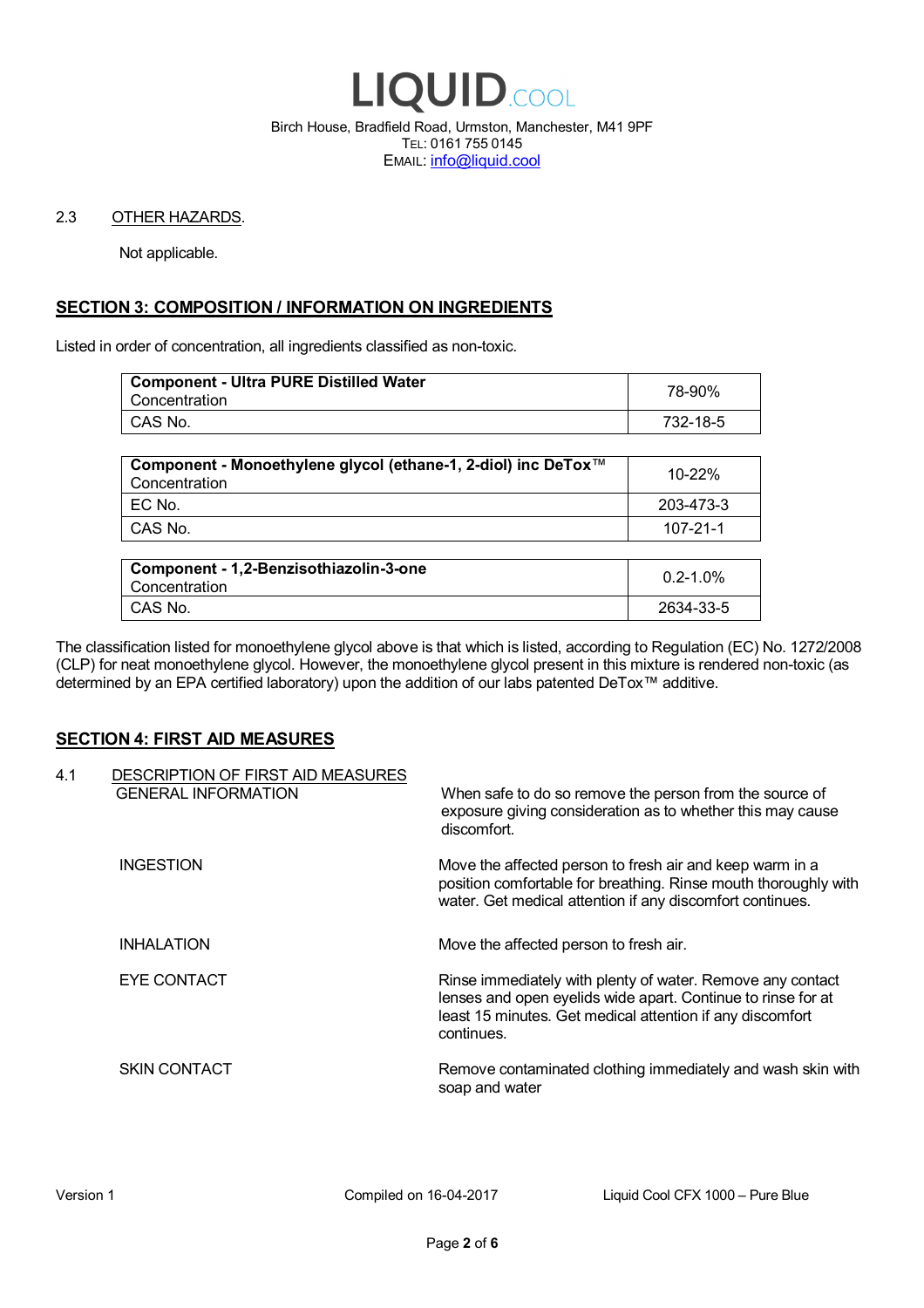

EMAIL: info@liquid.cool

#### **SECTION 5: FIRE FIGHTING MEASURES**

#### 5.1 EXTINGUISHING MEDIA

Material will not burn. Substance is non-combustible; use agent most appropriate to extinguish surrounding fire.

#### 5.2 SPECIAL HAZARDS ARISING FROM THE SUBSTANCE OR MIXTURE

None determined.

### **SECTION 6: ACCIDENTAL RELEASE MEASURES**

#### 6.1 PERSONAL PRECAUTIONS, PROTECTIVE EQUIPMENT AND EMERGENCY PROCEDURES

Wash skin with soap and water.

#### 6.2 ENVIRONMENTAL PRECAUTIONS

Do not discharge into drains, water courses or onto the ground.

#### 6.3 METHODS AND MATERIALS FOR CONTAINMENT AND CLEANING UP

Absorb spillage with damp, non-combustible material, then lush the contaminated area with water.

#### **SECTION 7: HANDLING AND STORAGE**

7.1 HANDLING

No special measures necessary.

#### 7.2 CONDITIONS FOR SAFE STORAGE, INCLUDING ANY INCOMPATIBILITIES

Store in distributed container, with induction seal intact (where applicable), keep out of reach of children and not in direct sunlight to preserve up to the maximum storage time stated below.

Storage stability: Storage period: 36 months

# **SECTION 8 EXPOSURE CONTROLS / PERSONAL PROTECTION**

8.1 Specific end uses:

Ingredients with occupational exposure limits to be monitored: Not applicable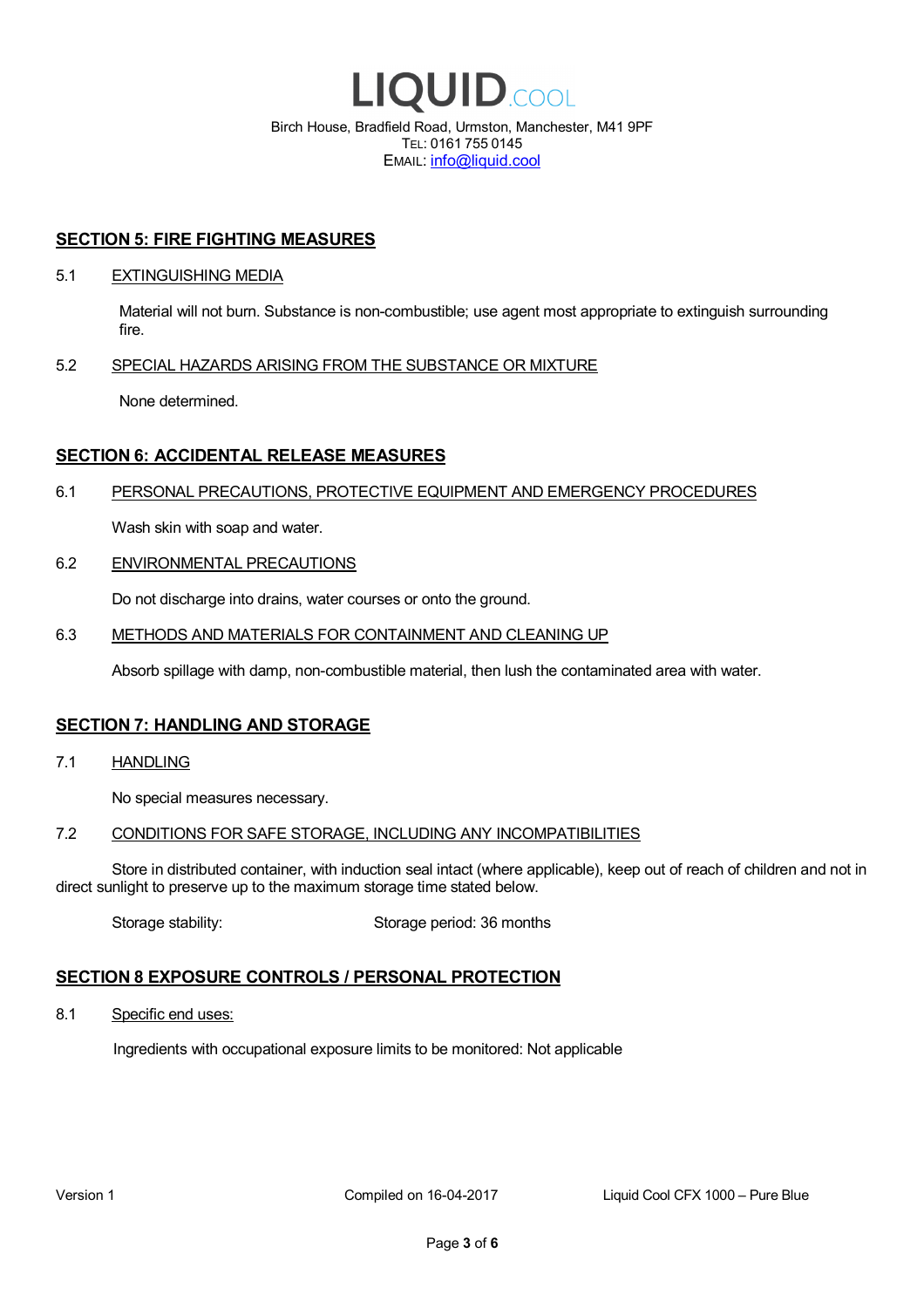# LIQUID.COOL

Birch House, Bradfield Road, Urmston, Manchester, M41 9PF TEL: 0161 755 0145 EMAIL: info@liquid.cool

#### 8.2 EXPOSURE CONTROLS

Respiratory Protection **None required.**<br>
Hand Protection **None required.** Eye Protection **None required.** Body protection None required.

Exposure Controls **Exposure Controls** No exposure controls necessary. None required.

# **SECTION 9: PHYSICAL AND CHEMICAL PROPERTIES**

#### 9.1 INFORMATION ON BASIC PHYSICAL AND CHEMICAL PROPERTIES

FORM Liquid COLOUR Blue BOILING POINT FLAMMABILTY **DENSITY** SOLUBILTY IN WATER

pH<br>
DDOUR
20°C)
2000UR
2000UR
2000UR
2000UR Non-pungent but characteristic aroma 100°C Product is not classified as flammable 1.04 - 1.15 (g/cm3) Soluble in water

#### 9.2 OTHER INFORMATION

Not determined.

# **SECTION 10: STABILITY AND REACTIVITY**

10.1 REACTIVITY

There are no known reactivity hazards associated with this product.

10.2 CHEMICAL STABILITY

Stable at normal conditions when used as recommended

10.3 POSSIBILITY OF HAZARDOUS REACTIONS

Not applicable

10.4 CONDITIONS TO AVOID

None known.

#### 10.5 INCOMPATIBLE MATERIALS

Strong acids, strong alkalis and strong oxidising agents.

#### 10.6 HAZARDOUS DECOMPOSITION PRODUCTS

No known hazardous decomposition products.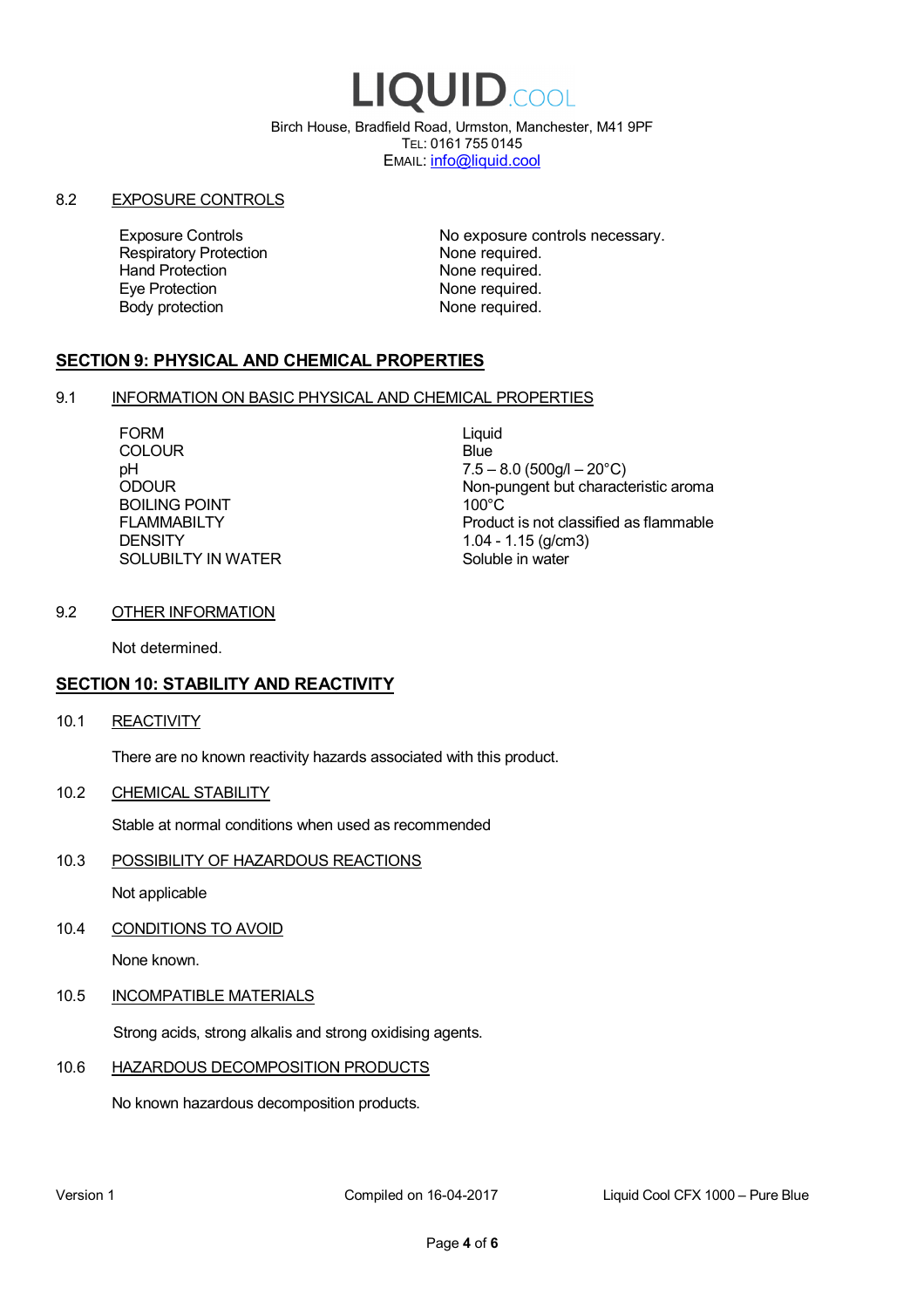LIQUID.COOL Birch House, Bradfield Road, Urmston, Manchester, M41 9PF TEL: 0161 755 0145 EMAIL: info@liquid.cool

# **SECTION 11: TOXICOLOGICAL INFORMATION**

#### 11.1 INFORMATION ON TOXICOLOGICAL EFFECTS

Irritant effect on eves: Non Irritant (rabbit) Irritant effect on skin: Non-irritant (rabbit)

Acute oral toxicity: The addition of our patented DeTox™ additive to monoethylene glycol results in a mixture that is classified as non-toxic with an LD50, oral, rat >15,000 mg/kg bw..

#### **SECTION 12: ECOLOGICAL INFORMATION**

12.1 TOXICITY LC50, 96 hours, fish: EC50, 48 hours, daphnia magna: EC50, 96 hours, aquatic plants:

>100 mg/L - not classified harmful to fish >100 mg/L - not classified harmful to daphnia >100 mg/L - not classified as harmful to plants

#### 12.2 PERSISTENCE AND DEGRADABILITY

This product is readily biodegradable (90% over 10 days)

12.3 BIOACCUMULATIVE POTENTIAL

Will not bio-accumulate. Partition coefficient - not determined

12.4 MOBILITY IN SOIL

Product is mobile in soil as it is water soluble.

# **SECTION 13: DISPOSAL CONSIDERATIONS**

13.1 WASTE TREATMENT METHOD Dispose in accordance with Local Waste Disposal Authority EWC no:070101

Container is made from Polyethylene Terephthalate (PET) and is domestically recycling.

#### **SECTION 14: TRANSPORT INFORMATION**

|           | <b>TRANSPORT CLASS</b>            | Classified as non-dangerous goods for transport.                                     |
|-----------|-----------------------------------|--------------------------------------------------------------------------------------|
| 14.1      | UN NUMBER                         | Product not hazardous for transport - no information required                        |
| 14.2      | PROPER SHIPPING NAME              | Product not hazardous for transport - no information required                        |
| 14.3      | <b>TRANSPORT HAZARD CLASS(ES)</b> | Product not hazardous for transport - no information required                        |
| 14.4      | <b>PACKING GROUP</b>              | Product not hazardous for transport - no information required                        |
| 14.5      | ENVIRONMETAL HAZARDS              | Product not classed as an environmentally hazardous substance<br>or marine pollutant |
| Version 1 | Compiled on 16-04-2017            | Liquid Cool CFX 1000 – Pure Blue                                                     |